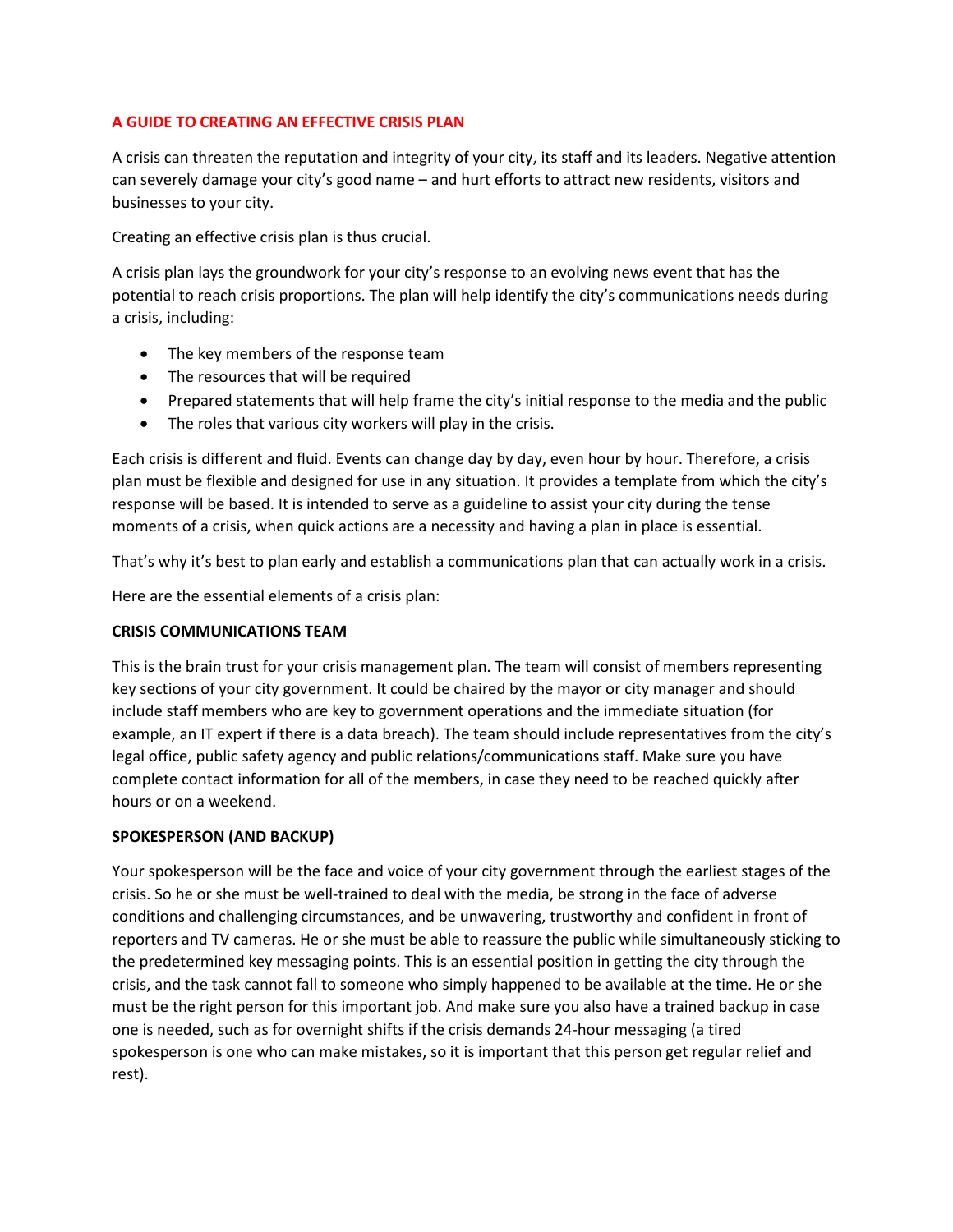#### **KEY MESSAGES**

It's imperative that you enter a crisis situation prepared. Draft "holding" messages that can be used or adapted early in a crisis, allowing you to get out in front of the developing event and establish the flow of information. But even as the facts become known, all communications should still revolve around a small number of key messages designed to provide factual information, reassure the public and commit to finding out what happened.

## **POLICY FOR FRONT-LINE EMPLOYEES**

Make sure your city has a policy for how front-line employees handle outside inquiries, including possible calls from the media. It's best to have everyone direct media calls to your designated spokesperson, but even employees whose duties don't make them part of the crisis response may still be asked for information. Make them aware of their duties in a crisis and how to respond appropriately.

#### **MEDIA LISTS**

Identify members of your local media who should be contacted during a potential crisis. Include those who specialize in certain subject areas and may need to be contacted in specific situations. Make sure your list is complete, including names, publications, titles, email addresses, and work and mobile numbers.

## **COMMAND CENTER**

This will be a centrally located room or facility through which all decision-making and information will flow in a crisis. This will be your operation's brain center, equipped with the necessary technology to allow your crisis team to monitor news coverage, stay in contact with city staff and the public, and collectively manage a crisis situation. If the preferred location does not already have the necessary equipment and supplies in place to support it serving as a crisis command center, identify in advance where those items will come from and how they will get to the command center immediately when the need arises.

## **MEDIA MONITORING**

During a crisis, you will need to rely on the media a great deal to get your message out to the public. You will need to monitor media reports to ensure that the city's message is conveyed accurately. In addition, you will need to monitor the media – including social media (see below for more detail) – as a possible source of information to help guide the city's response. Your crisis communications plan will designate employees whose job it will be to:

- Monitor coverage
- Collect information from news reports
- Note issues being focused on by traditional and social media
- Highlight errors and misinformation that need to be corrected
- Create a log of activities
- Important contact information